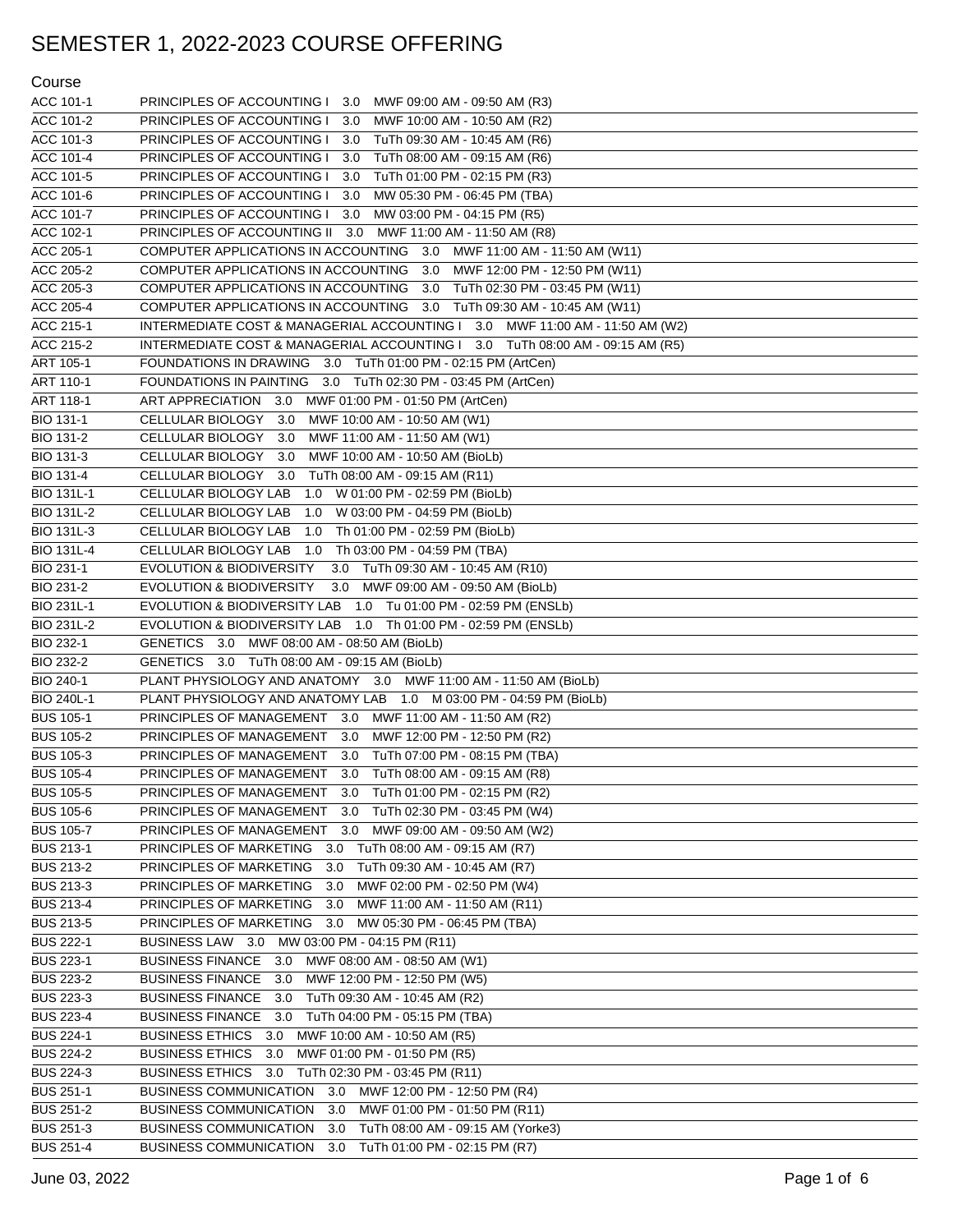| Course           |                                                                          |
|------------------|--------------------------------------------------------------------------|
| <b>BUS 252-1</b> | SMALL BUSINESS MANAGEMENT 3.0 MWF 02:00 PM - 02:50 PM (R11)              |
| <b>BUS 253-1</b> | BUSINESS INTERNSHIP 1.0 TBA                                              |
| CGD 217-1        | DESIGN COMMUNICATION 3.0 TBA                                             |
| CGD 226-1        | COMPUTER IMAGING & ANIMATION 3.0 MWF 09:00 AM - 09:50 AM (W11)           |
| CGD 255-1        | DIGITAL PHOTOGRAPHY 3.0 MWF 10:00 AM - 10:50 AM (W11)                    |
| CHE 100-1        | INTRODUCTORY CHEMISTRY 0.0 TuTh 01:00 PM - 02:15 PM (R11)                |
| CHE 101-1        | FUNDAMENTAL CONCEPTS IN CHEMISTRY 0.0 TuTh 09:30 AM - 10:45 AM (R11)     |
| CHE 101-2        | FUNDAMENTAL CONCEPTS IN CHEMISTRY 0.0 TuTh 08:00 AM - 09:15 AM (ChLab)   |
| CHE 123-2        | PRINCIPLES OF CHEMISTRY I 3.0 MWF 10:00 AM - 10:50 AM (ChLab)            |
| CHE 123-4        | PRINCIPLES OF CHEMISTRY I 3.0 TuTh 01:00 PM - 02:15 PM (R1)              |
| CHE 123-5        | PRINCIPLES OF CHEMISTRY I 3.0 MWF 08:00 AM - 08:50 AM (R11)              |
| CHE 123L-2       | PRINCIPLES OF CHEMISTRY I LAB<br>1.0 M 03:00 PM - 04:59 PM (ChLab)       |
| CHE 123L-4       | PRINCIPLES OF CHEMISTRY I LAB<br>1.0 W 03:00 PM - 04:59 PM (ChLab)       |
| CHE 123L-5       | PRINCIPLES OF CHEMISTRY I LAB<br>1.0 M 01:00 PM - 02:59 PM (ChLab)       |
| CHE 230-1        | ANALYTICAL METHODS IN CHEMISTRY 3.0 MWF 02:00 PM - 02:50 PM (R10)        |
| CHE 230-2        | ANALYTICAL METHODS IN CHEMISTRY 3.0 TuTh 09:30 AM - 10:45 AM (ENSLb)     |
| CHE 234-1        | ORGANIC CHEMISTRY 3.0 MWF 09:00 AM - 09:50 AM (ChLab)                    |
| CHE 234-2        | ORGANIC CHEMISTRY 3.0 MWF 12:00 PM - 12:50 PM (R10)                      |
| CHE 234L-1       | ORGANIC CHEMISTRY LAB 1.0 Tu 01:00 PM - 05:00 PM (ChLab)                 |
| CHE 234L-2       | ORGANIC CHEMISTRY LAB 1.0 Th 01:00 PM - 05:00 PM (ChLab)                 |
| CIS 106-1        | FUNDAMENTALS OF COMPUTERS & PLATFORMS 3.0 MWF 02:00 PM - 02:50 PM (W7)   |
| CIS 106-2        | FUNDAMENTALS OF COMPUTERS & PLATFORMS 3.0 TuTh 08:00 AM - 09:15 AM (W7)  |
| CIS 106-3        | FUNDAMENTALS OF COMPUTERS & PLATFORMS 3.0 TuTh 09:30 AM - 10:45 AM (W7)  |
| CIS 113-1        | INTERMEDIATE INFORMATION TECHNOLOGY 3.0 MWF 08:00 AM - 08:50 AM (W11)    |
| CIS 113-2        | INTERMEDIATE INFORMATION TECHNOLOGY 3.0 MW 05:30 PM - 06:45 PM (TBA)     |
| CIS 125-1        | PRINCIPLES OF PROGRAMMING I 3.0 MWF 09:00 AM - 09:50 AM (W12)            |
| CIS 125-2        | PRINCIPLES OF PROGRAMMING I 3.0 MWF 12:00 PM - 12:50 PM (W12)            |
| CIS 125-3        | PRINCIPLES OF PROGRAMMING I 3.0 TBA                                      |
| CIS 130-1        | SYSTEMS ANALYSIS & DESIGN 3.0 TuTh 08:00 AM - 09:15 AM (W12)             |
| CIS 130-2        | SYSTEMS ANALYSIS & DESIGN 3.0<br>TuTh 02:30 PM - 03:45 PM (W12)          |
| CIS 130-3        | SYSTEMS ANALYSIS & DESIGN 3.0 TBA                                        |
| CIS 233-1        | OPERATING SYSTEMS 3.0 MWF 10:00 AM - 10:50 AM (W12)                      |
| CIS 261-1        | HARDWARE FUNDAMENTALS & PC REPAIR 3.0 TuTh 02:30 PM - 03:45 PM (W7)      |
| CIS 283-1        | OBJECT ORIENTED PROGRAMMING WITH JAVA 3.0 TuTh 01:00 PM - 02:15 PM (W11) |
| CIS 284-1        | GUI PROGRAMMING 3.0 MWF 09:00 AM - 09:50 AM (TBA)                        |
| CNT 125-1        | INTRODUCTION TO NETWORKING 3.0 MWF 02:00 PM - 02:50 PM (W12)             |
| CNT 125-2        | INTRODUCTION TO NETWORKING 3.0 MW 03:00 PM - 04:15 PM (W12)              |
| CNT 225-1        | ROUTING & SWITCHING 3.0 TuTh 09:30 AM - 10:45 AM (W12)                   |
| COLL 101-1       | COLLEGE SEMINAR 1.0 Th 11:00 AM - 11:50 AM (R1)                          |
| COLL 101-2       | <b>COLLEGE SEMINAR</b><br>Th 11:00 AM - 11:50 AM (R2)<br>1.0             |
| COLL 101-3       | <b>COLLEGE SEMINAR</b><br>Th 11:00 AM - 11:50 AM (R3)<br>1.0             |
| COLL 101-4       | COLLEGE SEMINAR 1.0<br>Th 11:00 AM - 11:50 AM (R4)                       |
| COLL 101-5       | <b>COLLEGE SEMINAR</b><br>Th 11:00 AM - 11:50 AM (R5)<br>1.0             |
| COLL 101-6       | <b>COLLEGE SEMINAR</b><br>Th 11:00 AM - 11:50 AM (R6)<br>1.0             |
| COLL 101-7       | Th 11:00 AM - 11:50 AM (R7)<br><b>COLLEGE SEMINAR</b><br>1.0             |
| COLL 101-8       | <b>COLLEGE SEMINAR</b><br>Th 11:00 AM - 11:50 AM (W1)<br>1.0             |
| COLL 101-9       | <b>COLLEGE SEMINAR</b><br>Th 11:00 AM - 11:50 AM (W3)<br>1.0             |
| COLL 101-10      | Th 11:00 AM - 11:50 AM (TBA)<br><b>COLLEGE SEMINAR</b><br>1.0            |
| COLL 101-11      | <b>COLLEGE SEMINAR</b><br>Th 11:00 AM - 11:50 AM (W6)<br>1.0             |
| COLL 101-12      | Th 12:00 PM - 12:50 PM (R1)<br><b>COLLEGE SEMINAR</b><br>1.0             |
| COLL 101-13      | <b>COLLEGE SEMINAR</b><br>Th 12:00 PM - 12:50 PM (R2)<br>1.0             |
| COLL 101-14      | Th 12:00 PM - 12:50 PM (R3)<br><b>COLLEGE SEMINAR</b><br>1.0             |
| COLL 101-15      | Th 12:00 PM - 12:50 PM (R4)<br><b>COLLEGE SEMINAR</b><br>1.0             |
| COLL 101-16      |                                                                          |
|                  | Th 12:00 PM - 12:50 PM (R5)<br><b>COLLEGE SEMINAR</b><br>1.0             |
| COLL 101-17      | Th 12:00 PM - 12:50 PM (R6)<br><b>COLLEGE SEMINAR</b><br>1.0             |
| COLL 101-18      | <b>COLLEGE SEMINAR</b><br>Th 12:00 PM - 12:50 PM (TBA)<br>1.0            |
| COLL 101-19      | M 03:00 PM - 03:50 PM (R6)<br>COLLEGE SEMINAR 1.0                        |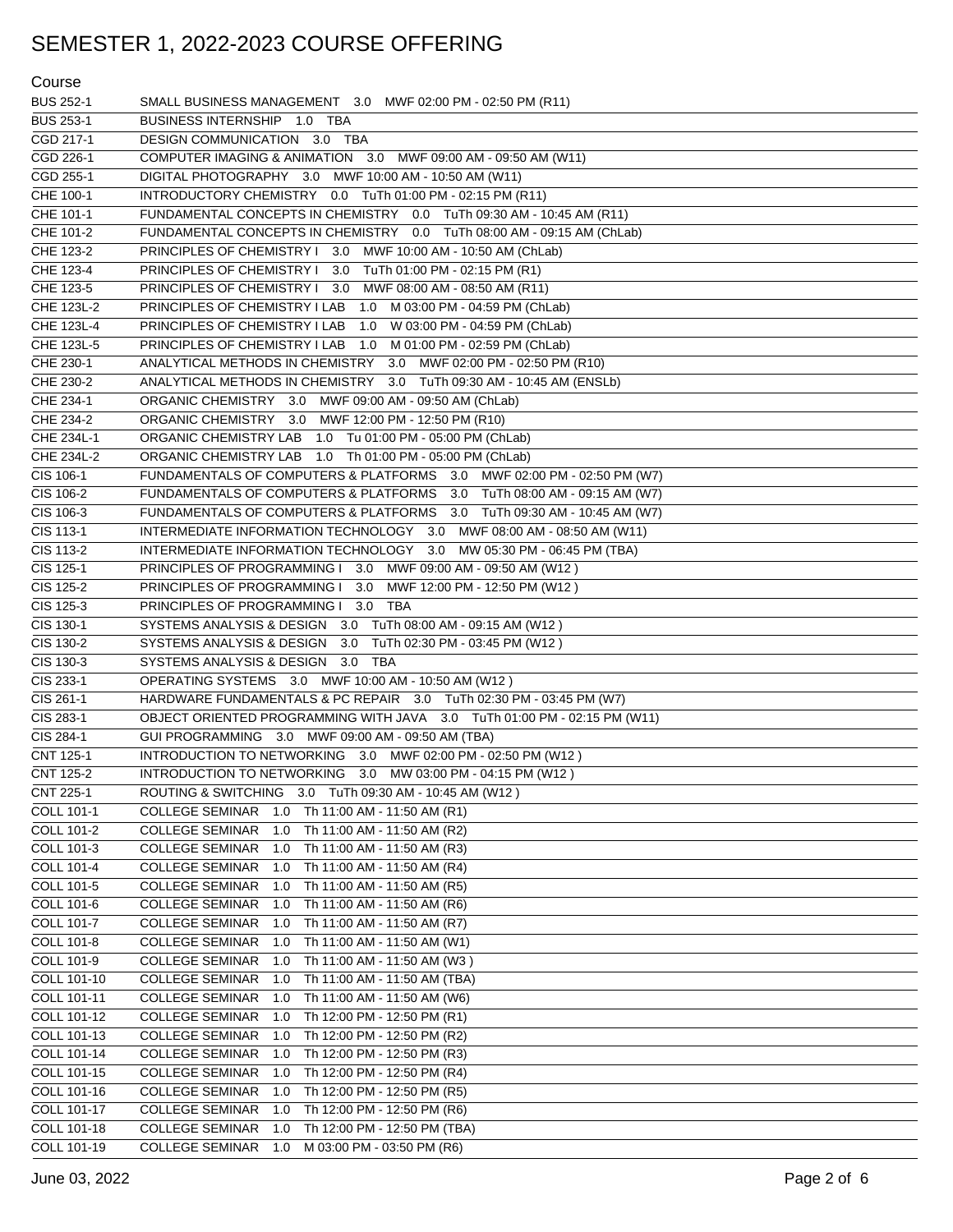### Course

| COLL 101-20            | COLLEGE SEMINAR 1.0 W 03:00 PM - 03:50 PM (R6)                                                                           |
|------------------------|--------------------------------------------------------------------------------------------------------------------------|
| CRJ 235-1              | CRIMINAL INVESTIGATION 3.0 TuTh 05:30 PM - 06:45 PM (TBA)                                                                |
| CRJ 240-1              | JUVENILE JUSTICE 3.0 TuTh 09:30 AM - 10:45 AM (W1)                                                                       |
| CRJ 240-2              | JUVENILE JUSTICE 3.0 TuTh 04:00 PM - 05:15 PM (TBA)                                                                      |
| CRS 207-1              | CARIBBEAN SOCIETY & DEVELOPMENT 4.0 M 08:00 AM - 08:50 AM (W6) W 08:00 AM - 08:50 AM (W6) Th 02:30 PM - 03:20 PM         |
| CRS 207-2              | CARIBBEAN SOCIETY & DEVELOPMENT 4.0 M 03:00 PM - 04:15 PM (R3) W 03:00 PM - 04:15 PM (R3) F 12:00 PM - 12:50 PM (R3)     |
| CRS 207-3              | CARIBBEAN SOCIETY & DEVELOPMENT<br>4.0 M 12:00 PM - 01:15 PM (Yorke3) Tu 01:00 PM - 02:15 PM (R4) Th 01:00 PM - 02:15 PM |
| ECO 105-1              | PRINCIPLES OF MICROECONOMICS<br>3.0 MWF 08:00 AM - 08:50 AM (R2)                                                         |
| ECO 105-2              | PRINCIPLES OF MICROECONOMICS<br>3.0<br>MWF 01:00 PM - 01:50 PM (R1)                                                      |
| ECO 105-3              | PRINCIPLES OF MICROECONOMICS<br>3.0<br>TuTh 01:00 PM - 02:15 PM (R8)                                                     |
| ECO 105-4              | PRINCIPLES OF MICROECONOMICS<br>3.0<br>TuTh 09:30 AM - 10:45 AM (R4)                                                     |
| ECO 105-5              | PRINCIPLES OF MICROECONOMICS<br>3.0<br>TuTh 05:30 PM - 06:45 PM (TBA)                                                    |
| ECO 105-6              | PRINCIPLES OF MICROECONOMICS<br>3.0<br>MWF 09:00 AM - 09:50 AM (R1)                                                      |
| ECO 106-1              | PRINCIPLES OF MACROECONOMICS<br>3.0<br>MWF 02:00 PM - 02:50 PM (R1)                                                      |
| ECO 210-1              | INTERMEDIATE MICROECONOMICS<br>3.0<br>MWF 01:00 PM - 01:50 PM (R2)                                                       |
| ECO 210-2              | INTERMEDIATE MICROECONOMICS 3.0 TuTh 02:30 PM - 03:45 PM (Yorke3)                                                        |
| EDU 210-1              | MANAGING THE REGULAR & MULTIGRADE CLASSROOM 3.0 TBA                                                                      |
| EDU 225-1              | HEALTH AND FAMILY LIFE EDUCATION 3.0 TuTh 09:30 AM - 10:45 AM (TBA)                                                      |
| EDU 230-1              | LANGUAGE ARTS METHODS FOR THE PRIMARY CLASSROOM   3.0 TuTh 08:00 AM - 09:15 AM (WordLab)                                 |
| EDU 233-1              | SCIENCE CONCEPTS & METHODS FOR THE PRIMARY CLASSROOM 3.0 TuTh 01:00 PM - 02:15 PM (WordLab)                              |
| EDU 291-1              | INTERNSHIP IN PRIMARY EDUCATION 9.0 TBA                                                                                  |
| ENG 101-1              | FUNDAMENTALS OF ENGLISH 3.0 MWF 08:00 AM - 08:50 AM (R4)                                                                 |
| ENG 101-2              | FUNDAMENTALS OF ENGLISH<br>3.0 MW 04:00 PM - 05:15 PM (TBA)                                                              |
| ENG 101-3              | FUNDAMENTALS OF ENGLISH<br>3.0 TuTh 08:00 AM - 09:15 AM (W11)                                                            |
| ENG 101-4              | <b>FUNDAMENTALS OF ENGLISH</b><br>3.0 TuTh 01:00 PM - 02:15 PM (W6)                                                      |
| ENG 100-1              | DEVELOPMENTAL ENGLISH 0.0 TuTh 01:00 PM - 02:15 PM (R10)                                                                 |
| <b>ENG 110-1</b>       | <b>COLLEGE COMPOSITION I</b><br>3.0<br>MWF 08:00 AM - 08:50 AM (R6)                                                      |
| <b>ENG 110-2</b>       | <b>COLLEGE COMPOSITION I</b><br>3.0<br>MWF 09:00 AM - 09:50 AM (R6)                                                      |
| ENG 110-3              | <b>COLLEGE COMPOSITION I</b><br>3.0<br>MWF 10:00 AM - 10:50 AM (R6)                                                      |
| <b>ENG 110-4</b>       | <b>COLLEGE COMPOSITION I</b><br>3.0<br>MWF 11:00 AM - 11:50 AM (R4)                                                      |
| ENG 110-5              | <b>COLLEGE COMPOSITION I</b><br>3.0<br>MWF 12:00 PM - 12:50 PM (R7)                                                      |
| ENG 110-6              | <b>COLLEGE COMPOSITION I</b><br>3.0<br>MWF 01:00 PM - 01:50 PM (R6)                                                      |
| <b>ENG 110-7</b>       | <b>COLLEGE COMPOSITION I</b><br>3.0<br>MWF 02:00 PM - 02:50 PM (R6)                                                      |
| ENG 110-8              | <b>COLLEGE COMPOSITION I</b><br>3.0<br>TuTh 08:00 AM - 09:15 AM (R4)                                                     |
| ENG 110-10             | <b>COLLEGE COMPOSITION I</b><br>3.0<br>TuTh 09:30 AM - 10:45 AM (R5)                                                     |
| ENG 110-11             | <b>COLLEGE COMPOSITION I</b><br>3.0<br>TuTh 01:00 PM - 02:15 PM (R6)                                                     |
| ENG 110-12             | <b>COLLEGE COMPOSITION I</b><br>3.0 TuTh 02:30 PM - 03:45 PM (R6)                                                        |
| ENG 110-14             | COLLEGE COMPOSITION I 3.0 MWF 09:00 AM - 09:50 AM (R8)                                                                   |
| ENG 110-15             | COLLEGE COMPOSITION I 3.0 TuTh 04:00 PM - 05:15 PM (TBA)                                                                 |
| ENG 110-16             | COLLEGE COMPOSITION I<br>3.0 MWF 11:00 AM - 11:50 AM (R1)                                                                |
| ENG 110-17             | COLLEGE COMPOSITION I<br>3.0 MWF 09:00 AM - 09:50 AM (R2)                                                                |
| ENG 120-1              | <b>COLLEGE COMPOSITION II</b><br>3.0 TuTh 09:30 AM - 10:45 AM (R1)                                                       |
| ENG 120-2<br>ENG 120-3 | <b>COLLEGE COMPOSITION II</b><br>3.0 TuTh 04:00 PM - 05:15 PM (TBA)<br><b>COLLEGE COMPOSITION II</b>                     |
| <b>ENG 120-4</b>       | 3.0 MWF 10:00 AM - 10:50 AM (R4)<br>COLLEGE COMPOSITION II<br>3.0 MWF 02:00 PM - 02:50 PM (W5)                           |
| ENG 216-1              |                                                                                                                          |
| ENG 218-1              | CRITICAL THINKING 3.0 TuTh 08:00 AM - 09:15 AM (W3)<br>ART OF PUBLIC SPEAKING 3.0 TuTh 02:30 PM - 03:45 PM (W3)          |
| ENG 218-2              | ART OF PUBLIC SPEAKING 3.0 MWF 10:00 AM - 10:50 AM (R8)                                                                  |
| ENG 260-1              | MULTICULTURAL LITERATURE 3.0 MWF 09:00 AM - 09:50 AM (R4)                                                                |
| <b>ENS 120-1</b>       | FUNDAMENTAL ECOLOGICAL PRINCIPLES 4.0 MWF 10:00 AM - 10:50 AM (R10)                                                      |
| <b>ENS 120-2</b>       | FUNDAMENTAL ECOLOGICAL PRINCIPLES 4.0 MWF 11:00 AM - 11:50 AM (R10)                                                      |
| ENT 105-1              | CREATIVITY, INNOVATION & IDEA DEVELOPMENT 3.0 TuTh 02:30 PM - 03:45 PM (W5)                                              |
| ENT 210-1              | SOCIAL ENTREPRENEURSHIP 3.0 TuTh 09:30 AM - 10:45 AM (Yorke 2)                                                           |
| HIS 145-1              | BELIZEAN HISTORY 3.0 TuTh 01:00 PM - 02:15 PM (Yorke3)                                                                   |
| <b>HIS 145-2</b>       | BELIZEAN HISTORY 3.0 TuTh 09:30 AM - 10:45 AM (R3)                                                                       |
| HIS 145-3              | BELIZEAN HISTORY 3.0 TuTh 02:30 PM - 03:45 PM (TBA)                                                                      |
| HIS 145-4              | BELIZEAN HISTORY 3.0 MWF 08:00 AM - 08:50 AM (W5)                                                                        |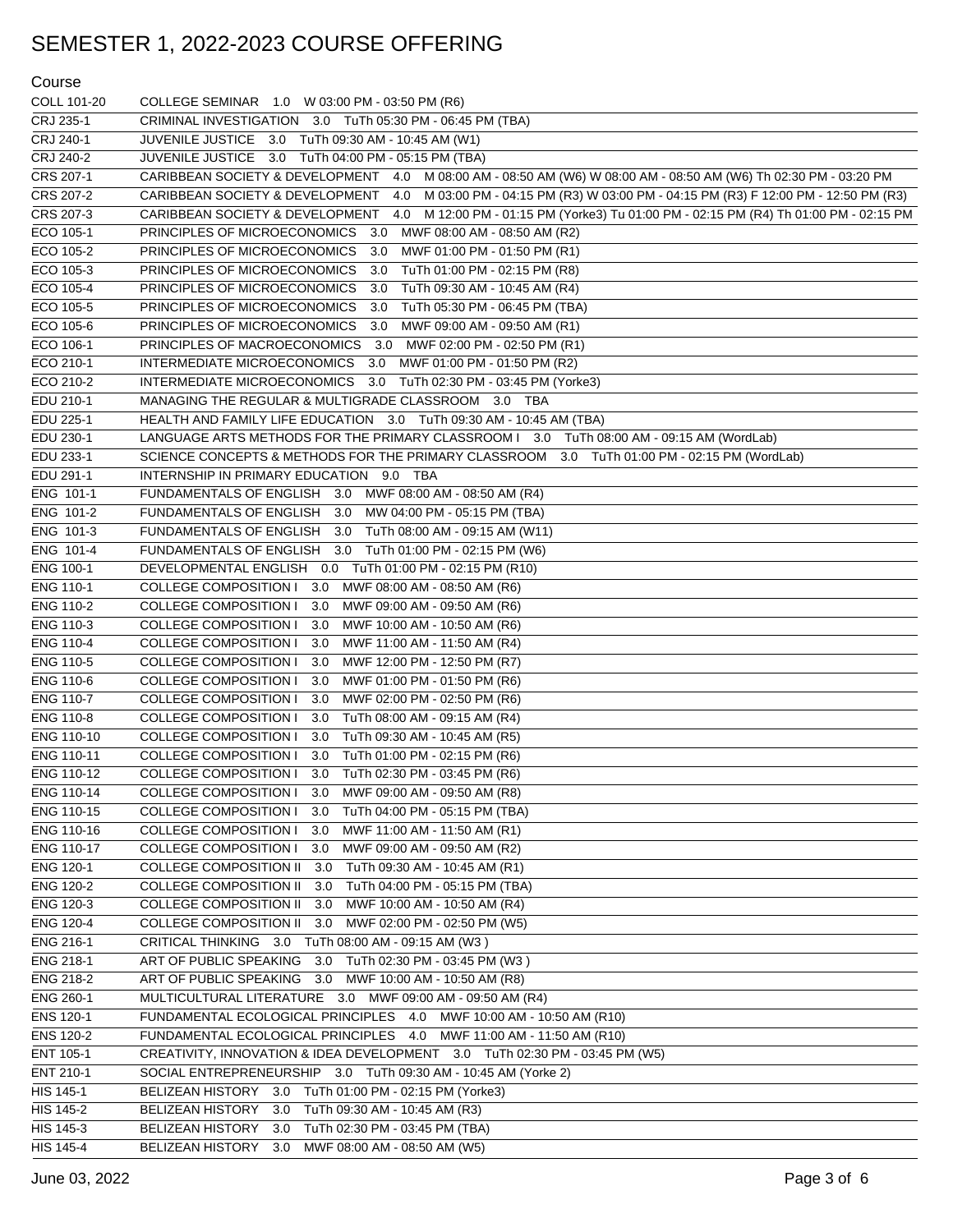| Course             |                                                                                                                                                                       |
|--------------------|-----------------------------------------------------------------------------------------------------------------------------------------------------------------------|
| HIS 145-5          | BELIZEAN HISTORY 3.0 MWF 09:00 AM - 09:50 AM (W4)                                                                                                                     |
| HIS 145-6          | BELIZEAN HISTORY 3.0 MWF 02:00 PM - 02:50 PM (R3)                                                                                                                     |
| <b>HIS 145-7</b>   | BELIZEAN HISTORY 3.0 MW 05:30 PM - 06:45 PM (TBA)                                                                                                                     |
| HIS 153-1          | INDIGENOUS SOCIETIES OF LATIN AMERICA & THE CARIBBEAN 3.0<br>MWF 12:00 PM - 12:50 PM (R6)                                                                             |
| HIS 223-1          | HUMAN RIGHTS CONVENTIONS, BELIZE CONSTITUTION & LAWS 3.0 TuTh 01:00 PM - 02:15 PM (W1)                                                                                |
| HIS 223-2          | HUMAN RIGHTS CONVENTIONS, BELIZE CONSTITUTION & LAWS 3.0 TuTh 09:30 AM - 10:45 AM (R8)                                                                                |
| HIS 242-1          | HISTORY OF BELIZE'S INTERNATIONAL RELATIONS 3.0 TuTh 02:30 PM - 03:45 PM (W1)                                                                                         |
| HIS 251-1          | CARIBBEAN SLAVE SYSTEMS 3.0 TuTh 09:30 AM - 10:45 AM (W4)                                                                                                             |
| HIS 261-1          | ATLANTIC DEVELOPMENT: IDENTITY & INDUSTRY 3.0 MWF 02:00 PM - 02:50 PM (W6)                                                                                            |
| LAW 110-1          | CARIBBEAN LEGAL ENVIRONMENT 3.0 MWF 09:00 AM - 09:50 AM (Yorke3)                                                                                                      |
| LAW 110-2          | CARIBBEAN LEGAL ENVIRONMENT 3.0 MWF 12:00 PM - 12:50 PM (W1)                                                                                                          |
| LAW 110-3          | CARIBBEAN LEGAL ENVIRONMENT 3.0 TuTh 05:30 PM - 06:45 PM (TBA)                                                                                                        |
| LAW 210-1          | CONTRACT LAW 3.0 TuTh 05:30 PM - 06:45 PM (TBA)                                                                                                                       |
| LAW 215-1          | INTRODUCTION TO CRIMINAL LAW 3.0 TuTh 08:00 AM - 09:15 AM (W1)                                                                                                        |
| LAW 215-2          | INTRODUCTION TO CRIMINAL LAW<br>3.0<br>MW 03:00 PM - 04:15 PM (W1)                                                                                                    |
| LAW 215-3          | INTRODUCTION TO CRIMINAL LAW<br>3.0<br>MW 05:30 PM - 06:45 PM (TBA)                                                                                                   |
| MTH 100-1          | DEVELOPMENTAL MATHEMATICS<br>0.0<br>MWF 01:00 PM - 01:50 PM (R3)                                                                                                      |
| MTH 100-2          | DEVELOPMENTAL MATHEMATICS<br>TuTh 02:30 PM - 03:45 PM (W6)<br>0.0                                                                                                     |
| MTH 100-3          | DEVELOPMENTAL MATHEMATICS<br>0.0<br>MW 03:00 PM - 04:15 PM (R7)                                                                                                       |
| MTH 100-4          | DEVELOPMENTAL MATHEMATICS<br>0.0<br>MWF 10:00 AM - 10:50 AM (R9)                                                                                                      |
| MTH 101-1          | <b>FUNDAMENTALS OF MATHEMATICS</b><br>0.0 MWF 08:00 AM - 08:50 AM (R7)                                                                                                |
| MTH 101-2          | <b>FUNDAMENTALS OF MATHEMATICS</b><br>MWF 10:00 AM - 10:50 AM (W2)<br>0.0                                                                                             |
| MTH 101-3          | <b>FUNDAMENTALS OF MATHEMATICS</b><br>MWF 11:00 AM - 11:50 AM (W3)<br>0.0                                                                                             |
| MTH 101-4          | FUNDAMENTALS OF MATHEMATICS<br>MWF 02:00 PM - 02:50 PM (W1)<br>0.0                                                                                                    |
| MTH 101-5          | FUNDAMENTALS OF MATHEMATICS<br>TuTh 02:30 PM - 03:45 PM (R1)<br>0.0                                                                                                   |
| MTH 101-6          | FUNDAMENTALS OF MATHEMATICS<br>0.0<br>TuTh 05:30 PM - 06:45 PM (TBA)                                                                                                  |
| MTH 101-7          | FUNDAMENTALS OF MATHEMATICS<br>0.0 TuTh 08:00 AM - 09:15 AM (R1)                                                                                                      |
| MTH 103-2          | INTERMEDIATE ALGEBRA 3.0 MWF 10:00 AM - 10:50 AM (W6)                                                                                                                 |
| MTH 103-3          | INTERMEDIATE ALGEBRA 3.0<br>MWF 11:00 AM - 11:50 AM (R5)                                                                                                              |
| MTH 103-6          | INTERMEDIATE ALGEBRA<br>3.0<br>TuTh 09:30 AM - 10:45 AM (W5)                                                                                                          |
| MTH 103-7          | INTERMEDIATE ALGEBRA<br>3.0<br>TuTh 01:00 PM - 02:15 PM (R9)                                                                                                          |
| MTH 103-8          | INTERMEDIATE ALGEBRA<br>3.0<br>TuTh 02:30 PM - 03:45 PM (R7)                                                                                                          |
| MTH 103-9          | INTERMEDIATE ALGEBRA 3.0<br>MW 05:30 PM - 06:45 PM (TBA)                                                                                                              |
| MTH 106-1          | MATHEMATICS FOR THE CONTEMPORARY WORLD 3.0 MWF 09:00 AM - 09:50 AM (W1)                                                                                               |
| MTH 106-2          | MATHEMATICS FOR THE CONTEMPORARY WORLD 3.0 MWF 01:00 PM - 01:50 PM (W3)                                                                                               |
| MTH 109-1          | PRE-CALCULUS 3.0 MWF 09:00 AM - 09:50 AM (R10)                                                                                                                        |
| MTH 115-1          | COLLEGE ALGEBRA 4.0 M 08:00 AM - 08:50 AM (R5) W 08:00 AM - 08:50 AM (R5) Th 08:00 AM - 08:50 AM (PhyLb) F 08:00 AM -                                                 |
| MTH 115R-1         | COLLEGE ALGEBRA RECITATION 0.0 Tu 02:30 PM - 03:20 PM (PhyLb)                                                                                                         |
| MTH 116-1          | PROBABILITY & STATISTICS FOR THE SOCIAL SCIENTIST 4.0 M 01:00 PM - 01:50 PM (W6) W 01:00 PM - 01:50 PM (W6) Th 01:00<br>PM - 01:50 PM (W4) F 01:00 PM - 01:50 PM (W6) |
| MTH 119-2          | TRIGONOMETRY 4.0 M 12:00 PM - 12:50 PM (W3) Tu 08:00 AM - 08:50 AM (PhyLb) W 12:00 PM - 12:50 PM (W3) F 12:00 PM -                                                    |
| MTH 225-1          | BUSINESS STATISTICS 3.0 TuTh 05:30 PM - 06:45 PM (R5)                                                                                                                 |
| MTH 236-1          | CALCULUS II 4.0 M 09:00 AM - 09:50 AM (PhyLb) W 09:00 AM - 09:50 AM (PhyLb) Th 01:00 PM - 01:50 PM (PhyLb) F 09:00 AM -                                               |
| MTH 236R-1         | CALCULUS II RECITATION 0.0 W 02:00 PM - 02:50 PM (PhyLb)                                                                                                              |
| MTH 246-1          | PROBABILITY & STATISTICS 4.0 M 01:00 PM - 01:50 PM (W4) Tu 01:00 PM - 01:50 PM (PhyLb) W 01:00 PM - 01:50 PM (W4) F 01:00                                             |
| <b>MUEN 100-1</b>  | MUSIC ENSEMBLE 1.0 Th 05:00 PM - 06:15 PM (MC)                                                                                                                        |
| <b>MUEN 200-1</b>  | MUSIC ENSEMBLE 1.0 Tu 03:30 PM - 04:45 PM (MC)                                                                                                                        |
| <b>MUGN 200-1</b>  | MUSIC INSTRUCTION 3.0 MW 05:00 PM - 06:15 PM (MC)                                                                                                                     |
| <b>MUPC 110-1</b>  | CLASS PIANO I 2.0 MW 04:00 PM - 05:15 PM (TBA)                                                                                                                        |
| MUPR 100B1-1       | APPLIED STUDY I-MULTIPLE PERCUSSION<br>0.0 TBA                                                                                                                        |
| MUPR 100B2-1       | APPLIED STUDY I-SNARE DRUM<br>0.0 TBA                                                                                                                                 |
| <b>MUPR 200B-1</b> | APPLIED STUDY III-PERCUSSION 0.0<br>TBA                                                                                                                               |
| MUPR 200B1-1       | APPLIED STUDY III- MULTIPLE PERCUSSION<br>0.0<br>TBA                                                                                                                  |
| MUPR 200B2-1       | APPLIED STUDY III-SNARE DRUM 0.0 TBA                                                                                                                                  |
| MUPR 200B3-1       | <b>TBA</b><br>APPLIED STUDY III-MARIMBA 0.0                                                                                                                           |
| MUPR 200B4-1       | APPLIED STUDY III-TIMPANI 0.0<br><b>TBA</b>                                                                                                                           |
| MUPR 200H-1        | APPLIED STUDY III- GUITAR 1.0<br>TBA                                                                                                                                  |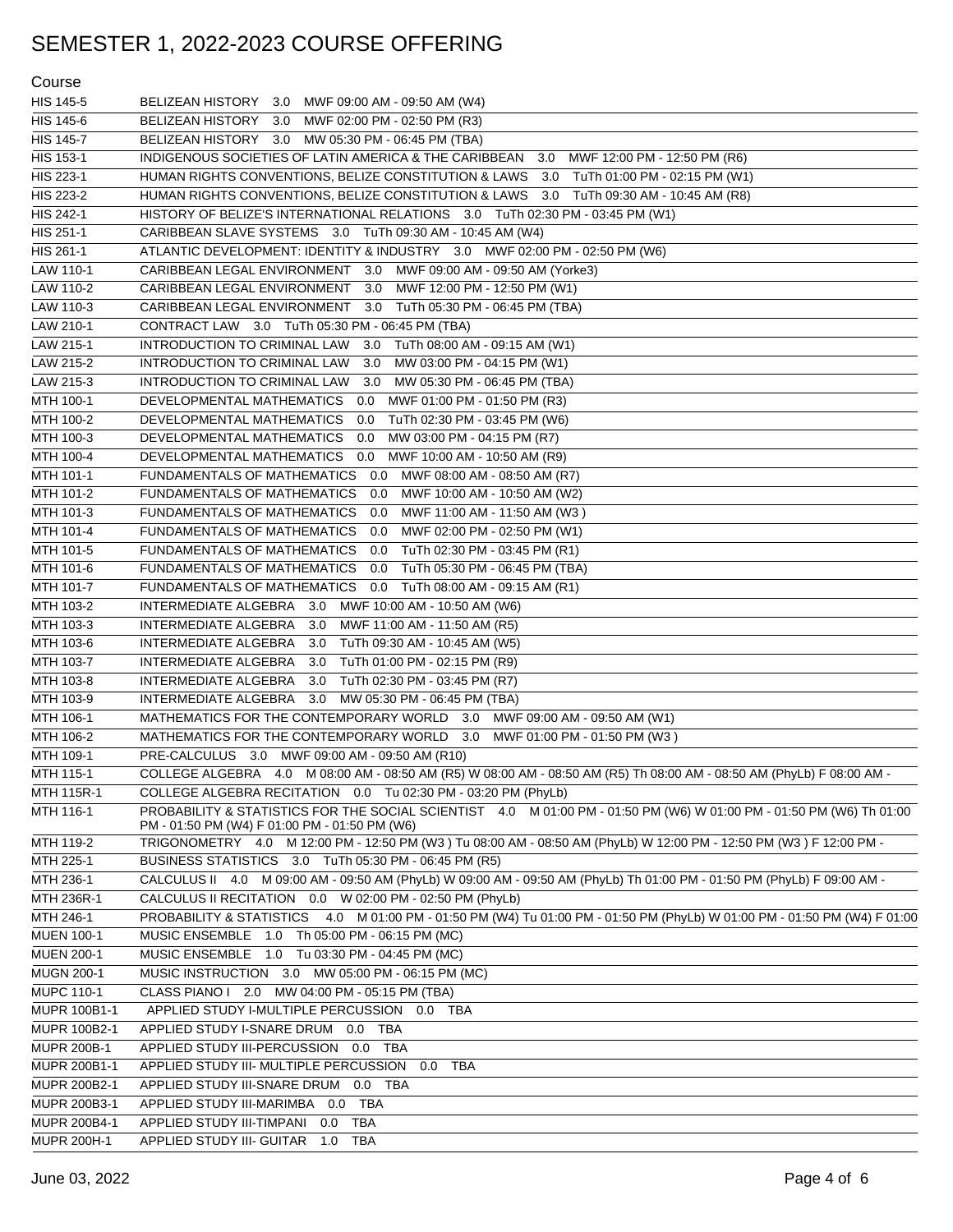| Course                 |                                                                                                                                               |
|------------------------|-----------------------------------------------------------------------------------------------------------------------------------------------|
| MUPR100B-1             | APPLIED STUDY I - PERCUSSION 1.0 TBA                                                                                                          |
| <b>MUPR100C-1</b>      | APPLIED STUDY I - PIANO 1.0 Th 02:00 PM - 02:50 PM (MC)                                                                                       |
| <b>MUPR100E-1</b>      | APPLIED STUDY I - VOICE 1.0 Tu 05:00 PM - 05:50 PM (TBA)                                                                                      |
| <b>MUPR200C-1</b>      | APPLIED STUDY III - PIANO 1.0 W 03:00 PM - 03:50 PM (MC)                                                                                      |
| <b>MUTH 100-1</b>      | BASIC MUSICIANSHIP 3.0 TuTh 09:30 AM - 10:45 AM (MC)                                                                                          |
| <b>MUTH 200-1</b>      | MUSIC THEORY I 4.0 MWF 08:30 AM - 09:20 AM (MC)                                                                                               |
| PDV 210-1              | PROFESSIONAL CONDUCT, ETHICS & MEDIATION 3.0 MWF 09:00 AM - 09:50 AM (R7)                                                                     |
| PDV 210-2              | PROFESSIONAL CONDUCT, ETHICS & MEDIATION 3.0 MWF 11:00 AM - 11:50 AM (W4)                                                                     |
| PDV 210-3              | PROFESSIONAL CONDUCT, ETHICS & MEDIATION 3.0 TuTh 08:00 AM - 09:15 AM (R9)                                                                    |
| PHIL 101-1             | PHILOSOPHY OF ETHICS<br>3.0 MWF 09:00 AM - 09:50 AM (R5)                                                                                      |
| PHIL 101-2             | PHILOSOPHY OF ETHICS<br>MWF 10:00 AM - 10:50 AM (W3)<br>3.0                                                                                   |
| PHIL 101-3             | PHILOSOPHY OF ETHICS<br>3.0<br>MWF 11:00 AM - 11:50 AM (W5)                                                                                   |
| PHIL 101-4             | PHILOSOPHY OF ETHICS<br>MWF 01:00 PM - 01:50 PM (W2)<br>3.0                                                                                   |
| PHIL 101-5             | PHILOSOPHY OF ETHICS<br>3.0<br>MWF 02:00 PM - 02:50 PM (R5)                                                                                   |
| PHIL 101-6             | PHILOSOPHY OF ETHICS<br>3.0<br>MW 04:00 PM - 05:15 PM (TBA)                                                                                   |
| PHIL 101-7             | PHILOSOPHY OF ETHICS<br>3.0<br>TuTh 08:00 AM - 09:15 AM (W6)                                                                                  |
| PHIL 101-8             | PHILOSOPHY OF ETHICS<br>3.0<br>TuTh 01:00 PM - 02:15 PM (W2)                                                                                  |
| PHIL 101-9             | PHILOSOPHY OF ETHICS<br>3.0<br>TuTh 02:30 PM - 03:45 PM (W2)                                                                                  |
| PHIL 101-10            | PHILOSOPHY OF ETHICS<br>3.0 MWF 10:00 AM - 10:50 AM (R3)                                                                                      |
| PHY 120-1              | INTRODUCTION TO FLUIDS, MATERIALS AND THERMODYNAMICS 3.0 TuTh 09:30 AM - 10:45 AM (PhyLb)                                                     |
| PHY 216-1              | LIGHT, WAVES & OSCILLATION 3.0 MWF 08:00 AM - 08:50 AM (PhyLb)                                                                                |
| PHY 216L-1             | LIGHT, WAVES & OSCILLATION LAB 1.0 M 03:00 PM - 04:59 PM (PhyLb)                                                                              |
| PHY 216R-1             | LIGHT, OSCILLATION & WAVES THEORY 0.0 M 02:00 PM - 02:50 PM (PhyLb)                                                                           |
| PSY 115-1              | INTRODUCTION TO PSYCHOLOGY 3.0 MWF 09:00 AM - 09:50 AM (W6)                                                                                   |
| PSY 115-2              | INTRODUCTION TO PSYCHOLOGY 3.0 TuTh 02:30 PM - 03:45 PM (R3)                                                                                  |
| PSY 115-3              | INTRODUCTION TO PSYCHOLOGY 3.0 MWF 02:00 PM - 02:50 PM (R4)                                                                                   |
| PSY 115-4              | INTRODUCTION TO PSYCHOLOGY 3.0 TuTh 04:00 PM - 05:15 PM (TBA)                                                                                 |
| PSY 220-1              | HEALTH PSYCHOLOGY 3.0 MWF 11:00 AM - 11:50 AM (W6)                                                                                            |
| PSY 220-2              | HEALTH PSYCHOLOGY 3.0 MWF 12:00 PM - 12:50 PM (W6)                                                                                            |
| PSY 225-1              | SOCIAL PSYCHOLOGY 3.0 TuTh 09:30 AM - 10:45 AM (W2)                                                                                           |
| PSY 225-2              | SOCIAL PSYCHOLOGY 3.0 TuTh 01:00 PM - 02:15 PM (W3)                                                                                           |
| SCI 111-1              | INTRODUCTION TO SCIENTIFIC INQUIRY 3.0 MWF 02:00 PM - 02:50 PM (W2)                                                                           |
| SCI 111-2              | INTRODUCTION TO SCIENTIFIC INQUIRY 3.0<br>MW 03:00 PM - 04:15 PM (W2)                                                                         |
| SOC 121-1              | INTRODUCTION TO RESEARCH METHODS 3.0 MWF 08:00 AM - 08:50 AM (W4)                                                                             |
| SOC 121-2              | INTRODUCTION TO RESEARCH METHODS<br>3.0 MWF 09:00 AM - 09:50 AM (W5)                                                                          |
| SOC 121-3              | INTRODUCTION TO RESEARCH METHODS 3.0 MWF 10:00 AM - 10:50 AM (W5)                                                                             |
| SOC 121-4              | INTRODUCTION TO RESEARCH METHODS<br>3.0 MWF 11:00 AM - 11:50 AM (Yorke3)                                                                      |
| SOC 121-5              | INTRODUCTION TO RESEARCH METHODS<br>3.0<br>MWF 01:00 PM - 01:50 PM (R4)                                                                       |
| SOC 121-6              | INTRODUCTION TO RESEARCH METHODS<br>3.0 TuTh 09:30 AM - 10:45 AM (Yorke3)                                                                     |
| SOC 121-7              | INTRODUCTION TO RESEARCH METHODS<br>3.0 TuTh 01:00 PM - 02:15 PM (W7)                                                                         |
| SOC 121-8              | INTRODUCTION TO RESEARCH METHODS 3.0 TuTh 07:00 PM - 08:15 PM (TBA)                                                                           |
| SOC 134-1              | SOCIOLOGY, SOCIETY & CULTURE 3.0 MWF 12:00 PM - 12:50 PM (R1)                                                                                 |
| SOC 134-2              | SOCIOLOGY, SOCIETY & CULTURE 3.0<br>MWF 01:00 PM - 01:50 PM (W5)<br>SOCIOLOGY, SOCIETY & CULTURE 3.0                                          |
| SOC 134-3<br>SOC 134-4 | TuTh 08:00 AM - 09:15 AM (R10)                                                                                                                |
| SOC 214-1              | SOCIOLOGY, SOCIETY & CULTURE 3.0 TuTh 02:30 PM - 03:45 PM (R5)<br>POPULATION STUDIES, POVERTY & DEVELOPMENT 3.0 TuTh 08:00 AM - 09:15 AM (R2) |
| SPA 111-1              | INTERMEDIATE SPANISH 3.0 MWF 10:00 AM - 10:50 AM (R7)                                                                                         |
| SPA 111-2              | <b>INTERMEDIATE SPANISH</b><br>3.0<br>MWF 11:00 AM - 11:50 AM (R7)                                                                            |
| SPA 111-3              | <b>INTERMEDIATE SPANISH</b><br>MWF 02:00 PM - 02:50 PM (R7)<br>3.0                                                                            |
| SPA 111-4              | <b>INTERMEDIATE SPANISH</b><br>TuTh 08:00 AM - 09:15 AM (W5)<br>3.0                                                                           |
| SPA 111-5              | <b>INTERMEDIATE SPANISH</b><br>3.0<br>TuTh 02:30 PM - 03:45 PM (R2)                                                                           |
| SPA 111-6              | <b>INTERMEDIATE SPANISH</b><br>MW 07:00 PM - 08:15 PM (TBA)<br>3.0                                                                            |
| SSK 100-1              | STUDY SKILLS  0.0  Tu 03:00 PM - 03:50 PM (TBA)                                                                                               |
| THE 103-1              | <b>IGNATIAN SPIRITUALITY</b><br>3.0<br>MWF 10:00 AM - 10:50 AM (R1)                                                                           |
| THE 103-2              | <b>IGNATIAN SPIRITUALITY</b><br>3.0<br>MWF 10:00 AM - 10:50 AM (W4)                                                                           |
| THE 103-3              | <b>IGNATIAN SPIRITUALITY</b><br>MWF 02:00 PM - 02:50 PM (R8)<br>3.0                                                                           |
| THE 103-4              | IGNATIAN SPIRITUALITY 3.0<br>MW 03:00 PM - 04:15 PM (W6)                                                                                      |